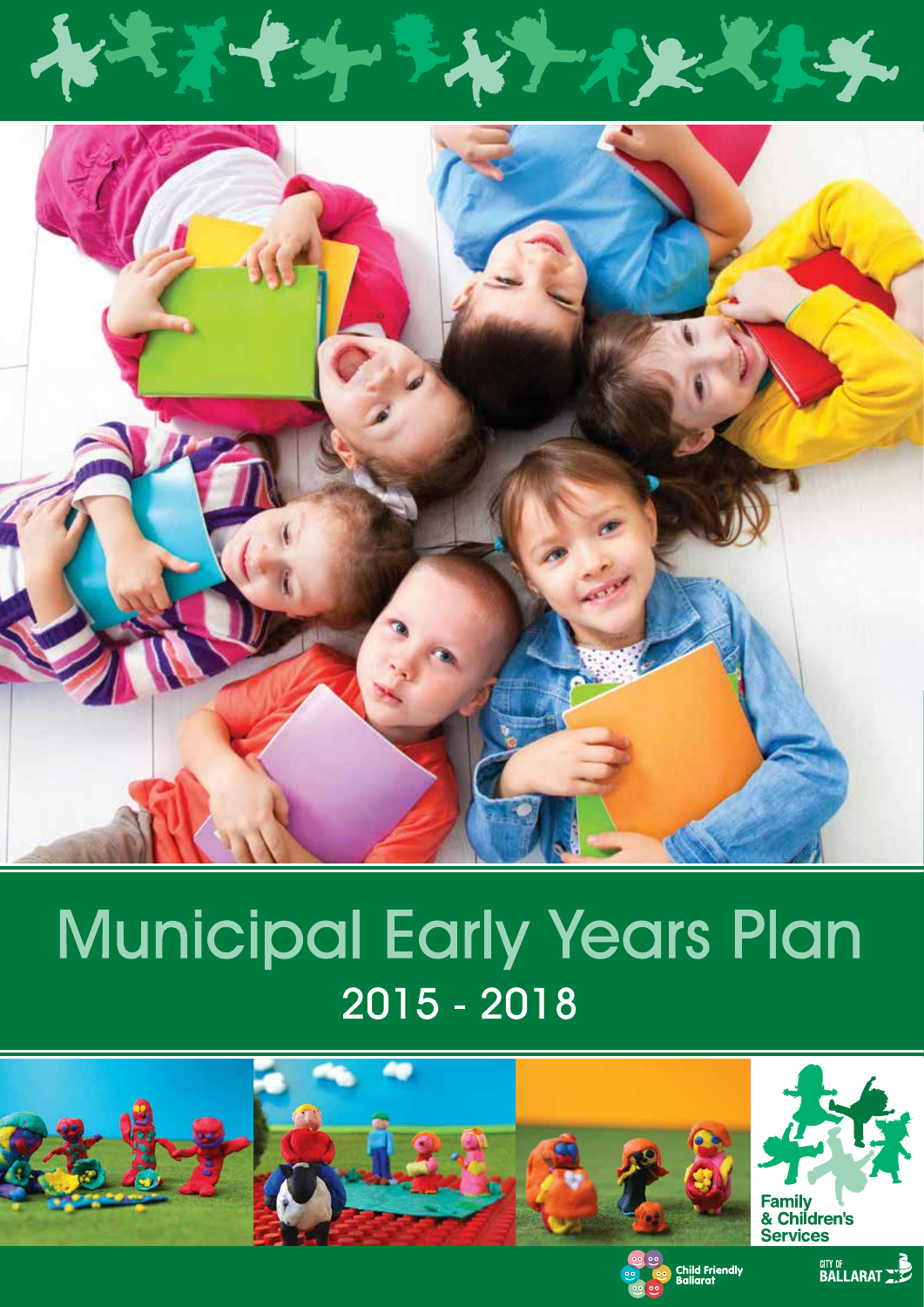

# A message from the Mayor

The Municipal Early Years Plan (MEYP) 2015-2018 is a valuable strategic plan with the exciting goals of making Ballarat a more child friendly city, and a better place for all children, young people, families and the whole community.

Consultation with local children, key stakeholders and the community was critical in the development of the MEYP 2015-2018. There has been a great response to our consultation with quality suggestions and ideas for Ballarat. With this detailed feedback and relevant statistical data, the City of Ballarat has identified a list of priorities for the early year's sector, which form an important part of the Plan.

In the City's previous two Municipal Early Years Plans, partnerships have been the key component to improving outcomes for children and their families in our community. Ballarat City Council is committed to working in partnership with existing and new stakeholders to create life-long benefits for all children, their families and the community. To continue the successful delivery of the plan over the next four years, partnership groups will be established, action plans developed and implementation principals applied.

Ballarat City Council is committed to ensuring that all children in our community have the best chance of enjoying a healthy, happy childhood. As a Council, we will achieve this by keeping informed on childhood development and leading the way in fostering communities with the capacity to properly care for, and support, our families.

As the Mayor of Ballarat, I look forward to being part of a Ballarat City Council that continues to work in partnership with the community and various stakeholders to ensure Ballarat continues in its role as a Child Friendly City.

Cr John Philips Mayor of the City of Ballarat

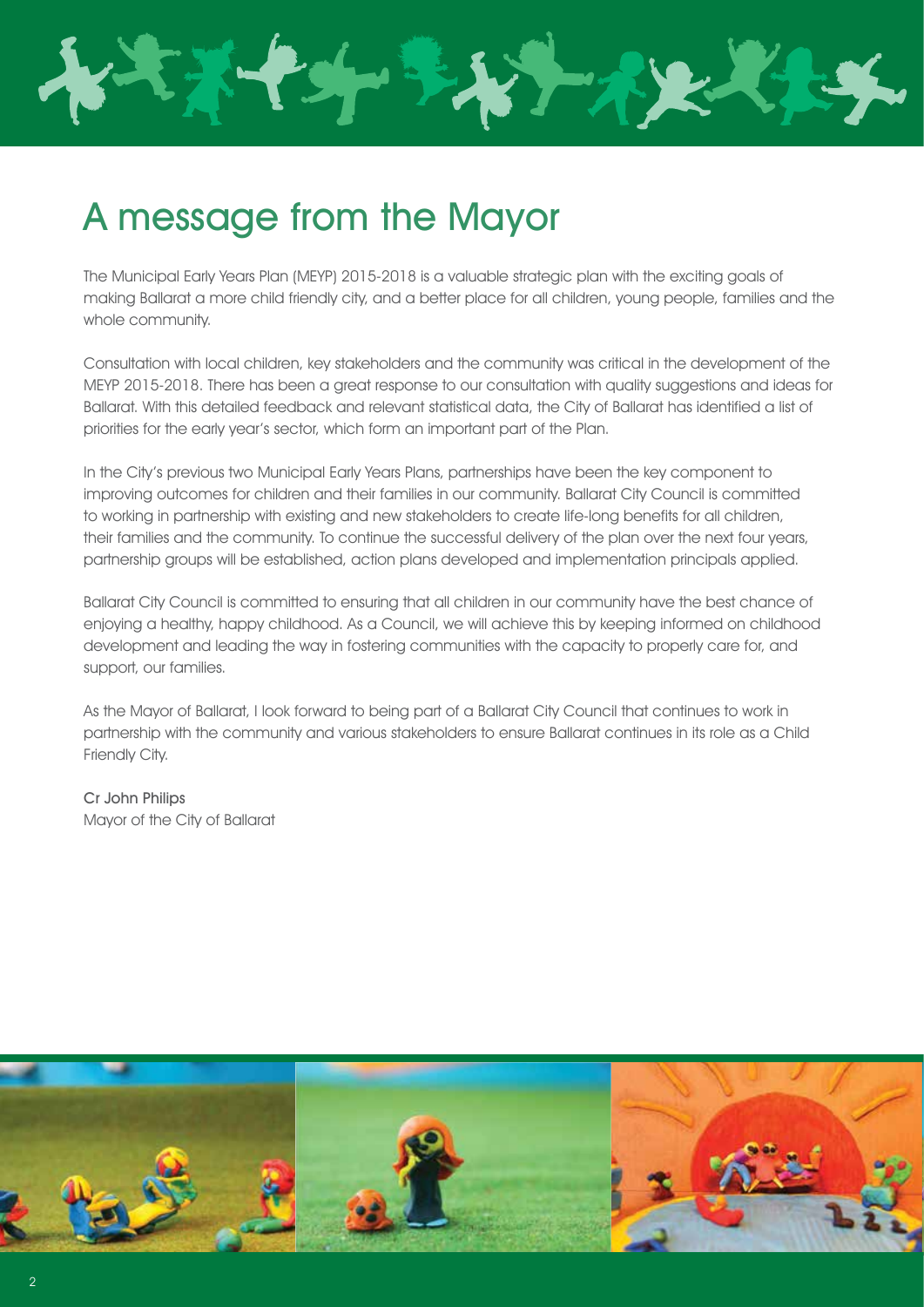# A message from the Child Friendly Ballarat Community Advisory Committee

As a Ballarat City Councillor and Chairperson of the Child Friendly Ballarat Community Advisory Committee, it is with pleasure that I present the Municipal Early Years Plan 2015-2018.

The Municipal Early Years Plan 2015-2018 builds on the achievements of the City of Ballarat's two previous Municipal Early Years Plans. In particular, the City is proud of the successful partnerships that have been developed with all levels of government and local family and children's services stakeholders, and the resulting innovative and effective program delivery and resources. An example of this positive work is the award-winning Connecting Schools and Communities Initiative, developed in partnership with the Australian Catholic University (ACU) and Catholic Education. This project, with the support of ACU students, facilitates five playgroups in Ballarat schools.

Planning for early years services to meet the future needs of a growing Ballarat is a continuing focus of the new Municipal Early Years Plan. The City of Ballarat and Council are committed to understanding and meeting the demand for maternal and child health centres, kindergartens and schools with the provision of new and expanded services, particularly in growth communities.

Children's consultation was critical in the development of the Municipal Early Years Plan 2015-2018 and the City of Ballarat is committed to involving children in the decision-making processes in areas that impact on their lives. Working alongside children, treating them as equal stakeholders and valuing their knowledge and expertise is now considered best practice. The Family and Children's Services team continues to work closely with other City of Ballarat departments and the wider community to ensure continual improvement in children's consultation for the development of facilities and services relevant to children and their families.

The Municipal Early Years Plan 2015-2018 is an active, inclusive blueprint for the City of Ballarat to work in partnership with the Ballarat community and a diverse range of stakeholders to ensure we continue to create and develop as a Child Friendly City.

#### Cr Belinda Coates

City of Ballarat Councillor and Chairperson of the Child Friendly Ballarat Community Advisory Committee

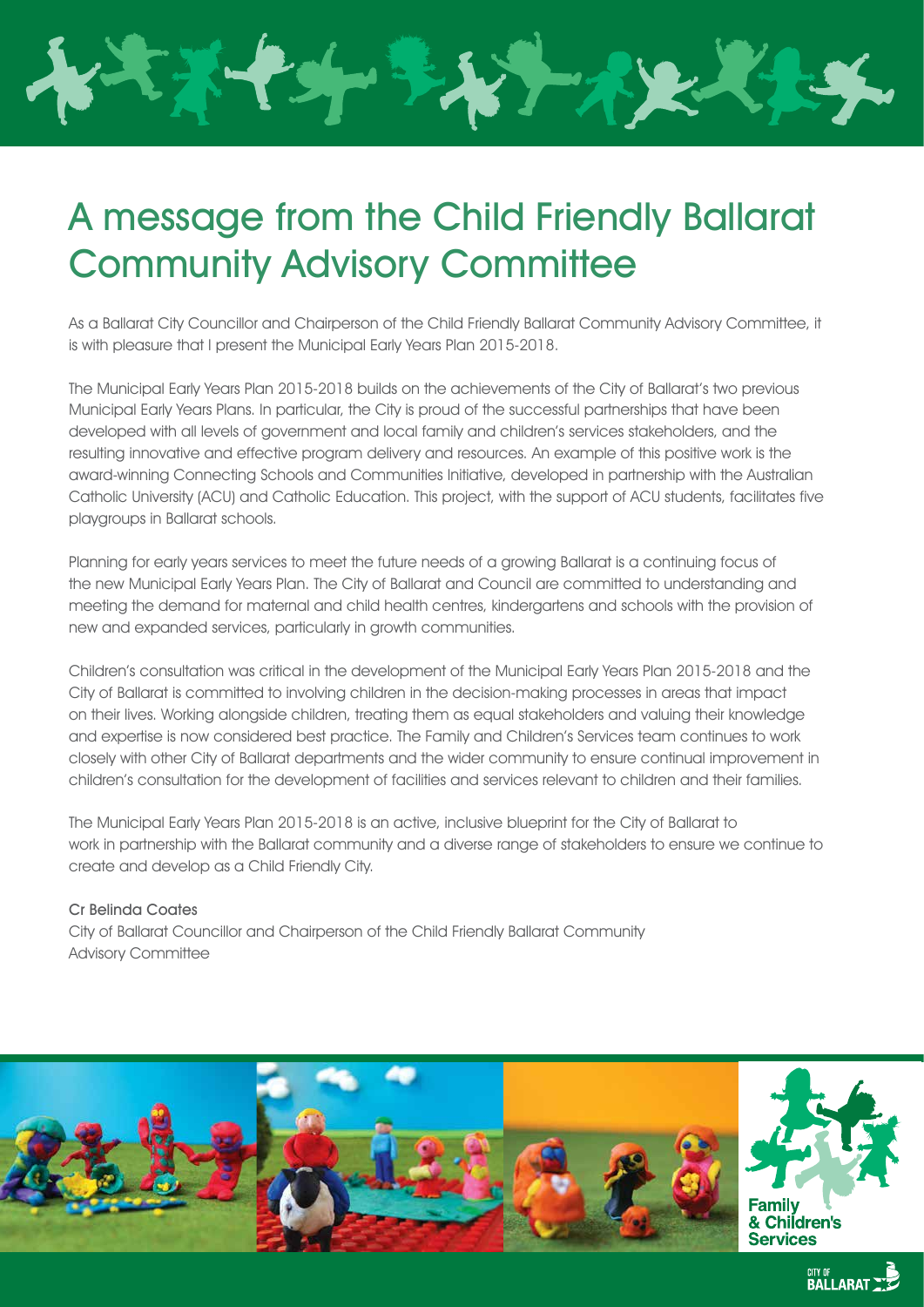

# **Introduction**

The Department of Education and Early Childhood Development (DEECD) encourages all local Councils to develop a Municipal Early Years Plan (MEYP). Producing a plan that specifically considers children and their families enables the City of Ballarat and Council to make informed decisions, and to develop and better evaluate early years services, activities and facilities delivered by local government. Implementing the Municipal Early Years Plan involves collaboration with City of Ballarat departments, and partnerships with all levels of government and community organisations, to ensure Ballarat continues to grow as a Child Friendly City, providing life-long benefits for all children, their families and our community.

The Municipal Early Years Plan 2015-2018 is the City of Ballarat's third MEYP. The Plan builds on the strengths and achievements of past plans and uses local evidence and consultation with stakeholders to guide decision-making and identify key priorities for the next four years.

## Best Start

4

The City of Ballarat has been a Best Start site since 2004. Fundamental to the development of the MEYP 2015–2018 has been the incorporation of the Best Start program and action planning. The strategic directions for Best Start have been combined into the MEYP 2015–2018 and are linked to the MEYP goals and strategies. Leadership and endorsement of this direction has been provided by the City of Ballarat MEYP Executive. The Best Start Action Plan will be reviewed annually by the MEYP Executive to ensure the priorities and activities continue to support the implementation of the MEYP 2015-2018. The key priorities of the Best Start Action Plan are identified in the MEYP Strategic Plan.

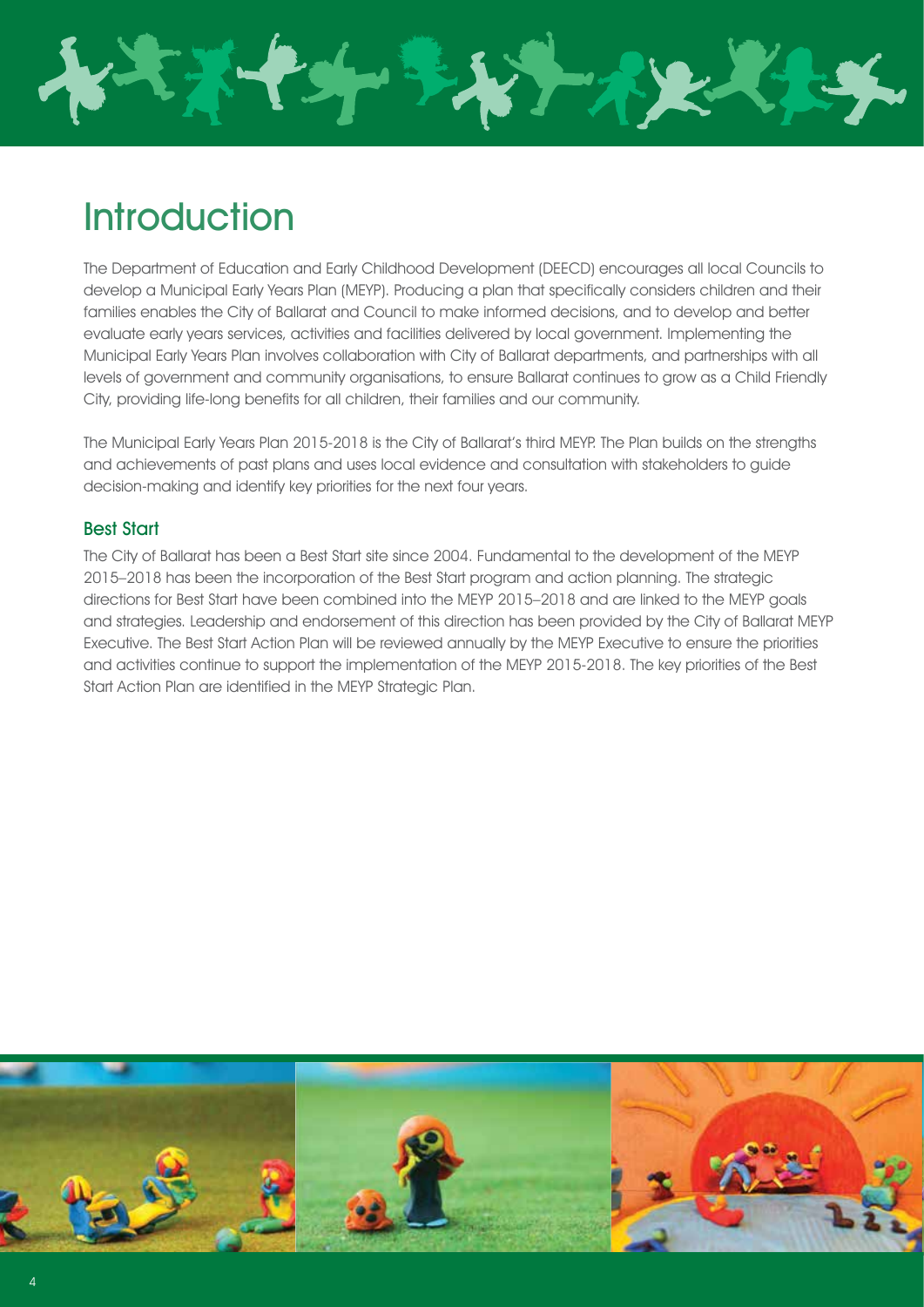

# A Child Friendly City

We believe in a city where what we do, and the spaces we provide, consider the needs of children. This may include installing seats at the right height for children, providing shade at playgrounds for protection from the sun and running early literacy programs, as well as listening to children and including them in our decision-making processes.

The City of Ballarat is officially recognised as a Child Friendly City. In 2007, the people of Ballarat identified their meaning of Child Friendly City and the following five points reflect the ideas of our community.

#### A Child Friendly City:

- 1. Has a community that actively engages in fulfilling the right of every child and their family
- 2. Enables and ensures that children and families have access to, and receive, affordable services
- 3. Builds an environment which encourages active community life
- 4. Provides workplace environments that are flexible in meeting child and family needs
- 5. Is safe in all dimensions

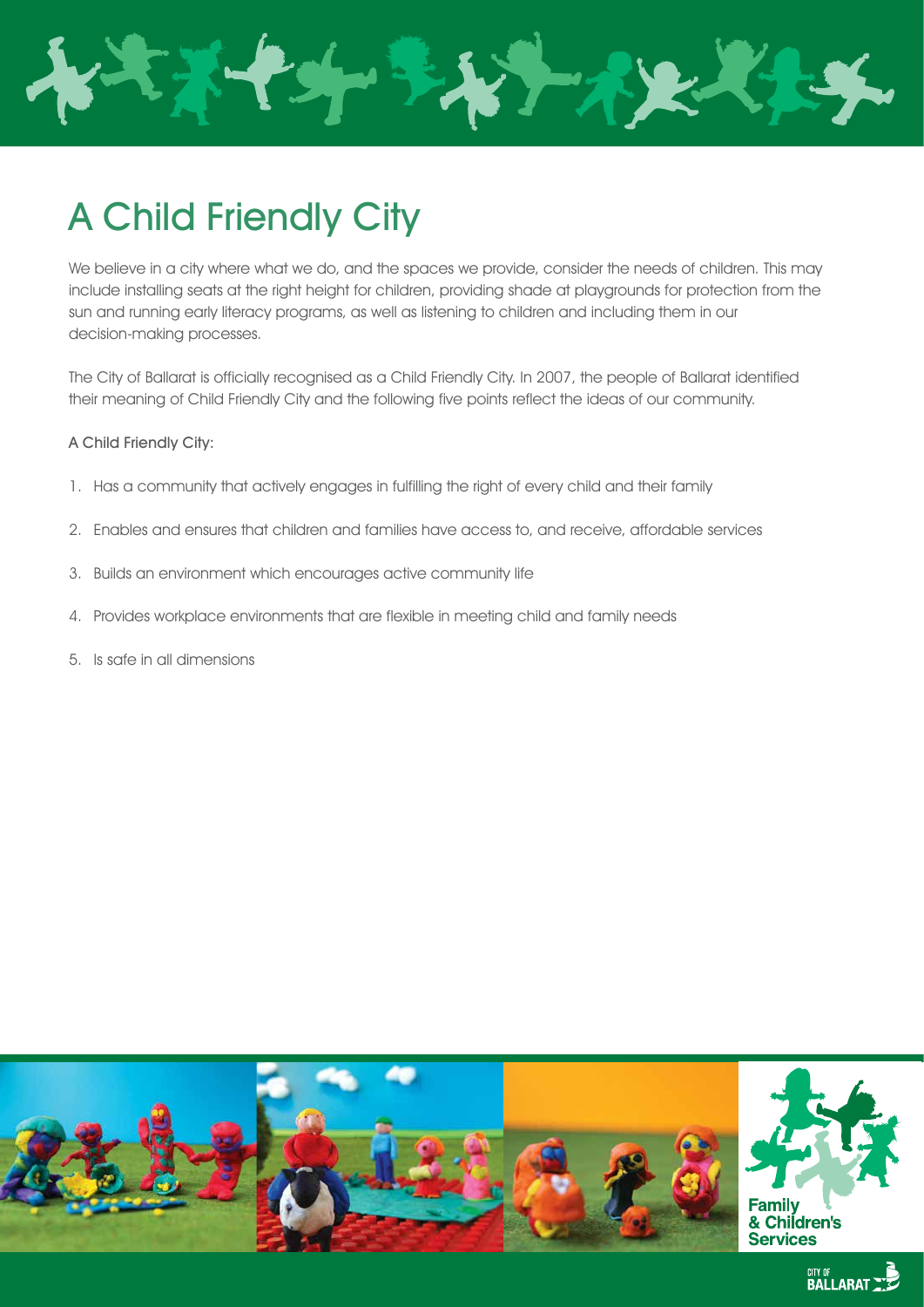

# The role of the City of Ballarat:

As the level of government most closely connected to the community, local government has a significant impact on how we live. Through partnerships with the Ballarat community, Federal and State Governments, community organisations and businesses, the City of Ballarat delivers a wide range of services, maintains significant infrastructure, advocates on behalf of the community and provides local leadership.

The strategic direction of the City of Ballarat is set out in the Council Plan. It includes the values and commitment of the Councillors and their service delivery promises to the community, and outlines how those projects and priorities will be delivered.

As part of the planning process - based on data as well as input from the community - the City of Ballarat has identified a list of priorities that fall within five health and wellbeing domains. For the first time, the City of Ballarat has incorporated these priorities into the Council Plan to ensure health and wellbeing is considered in the planning of all projects and services for the Ballarat community.

The vision for the City of Ballarat People and Communities division is:

Ballarat is a safe and well-serviced city that provides equal access to opportunities for its citizens at all stages of life, has connected communities that participate actively in civic life, and offers diverse and accessible recreation, leisure and sporting opportunities that create healthy and active lifestyles.

The People and Communities division produces several strategies and plans that work in partnership, providing a framework to guide decision-making and determine the role of the City of Ballarat in achieving this vision. Specifically, the Municipal Early Years Plan 2015-2018 ensures that the needs of children and families are thoughtfully considered by the City of Ballarat and our community.



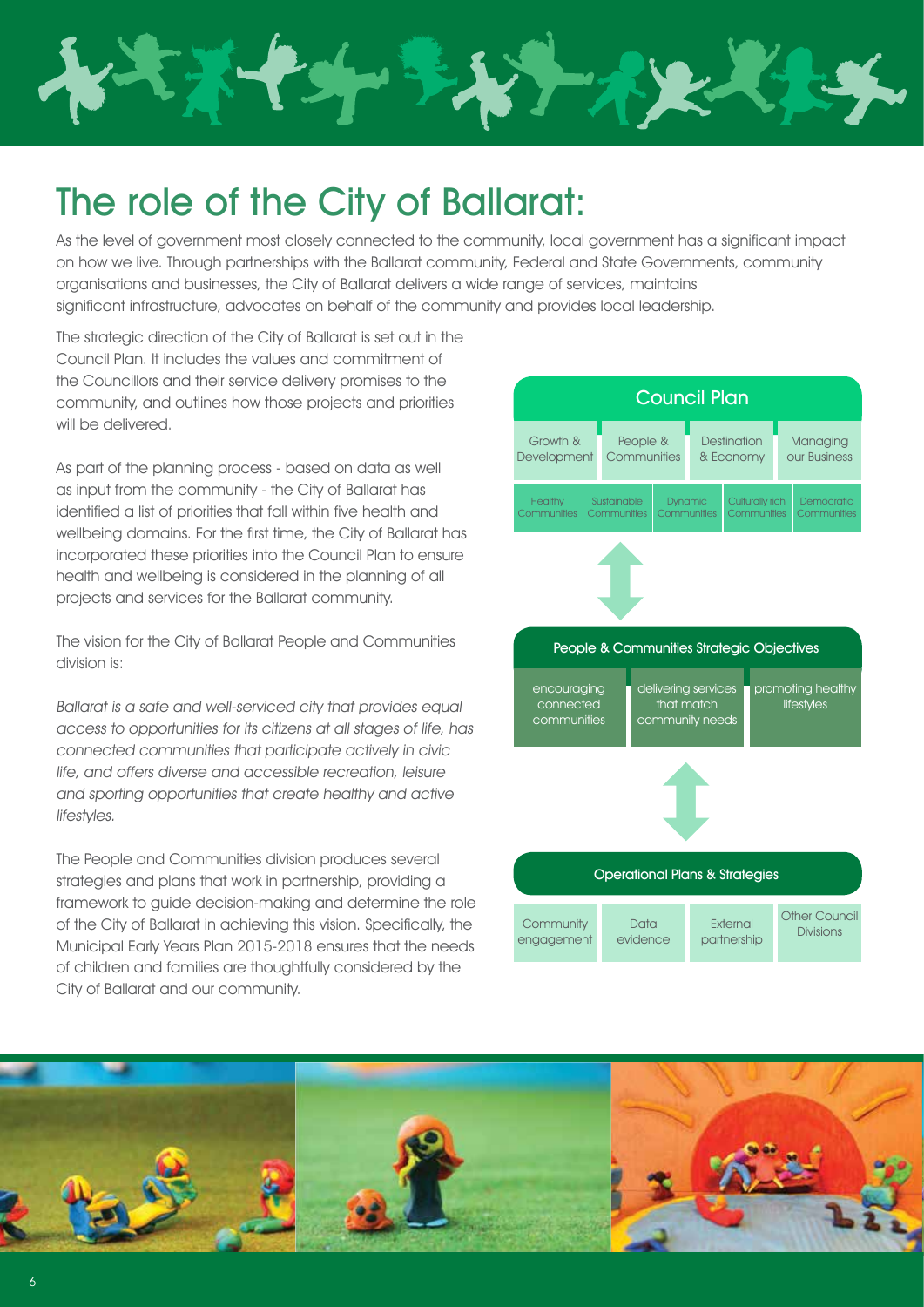

# Investing in the early years

The City of Ballarat invests in early years' development to build strong foundations for the life-long health, learning and wellbeing of children and their families:

Leading by example. Providing family friendly work practices, encouraging local businesses to be family friendly.

Planning for the provision of social infrastructure. As the Ballarat population increases, many young families are relocating to new growth areas, impacting on the demand for services including maternal and child health, kindergartens and schools.

Advocating on behalf of children to ensure their opinions are valued and that they are engaged in decision-making that impacts on their lives.

Informing the community about the status of local children and their families; and providing information, support and advice to parents.

Providing services for children and their families including maternal and child health services, immunisation, family day care, occasional and long-day care, kindergarten, parent drop-in support and assistance for vulnerable families.

Facilitating partnerships with all levels of government and local stakeholders to run programs and services, and deliver events for children and their families.

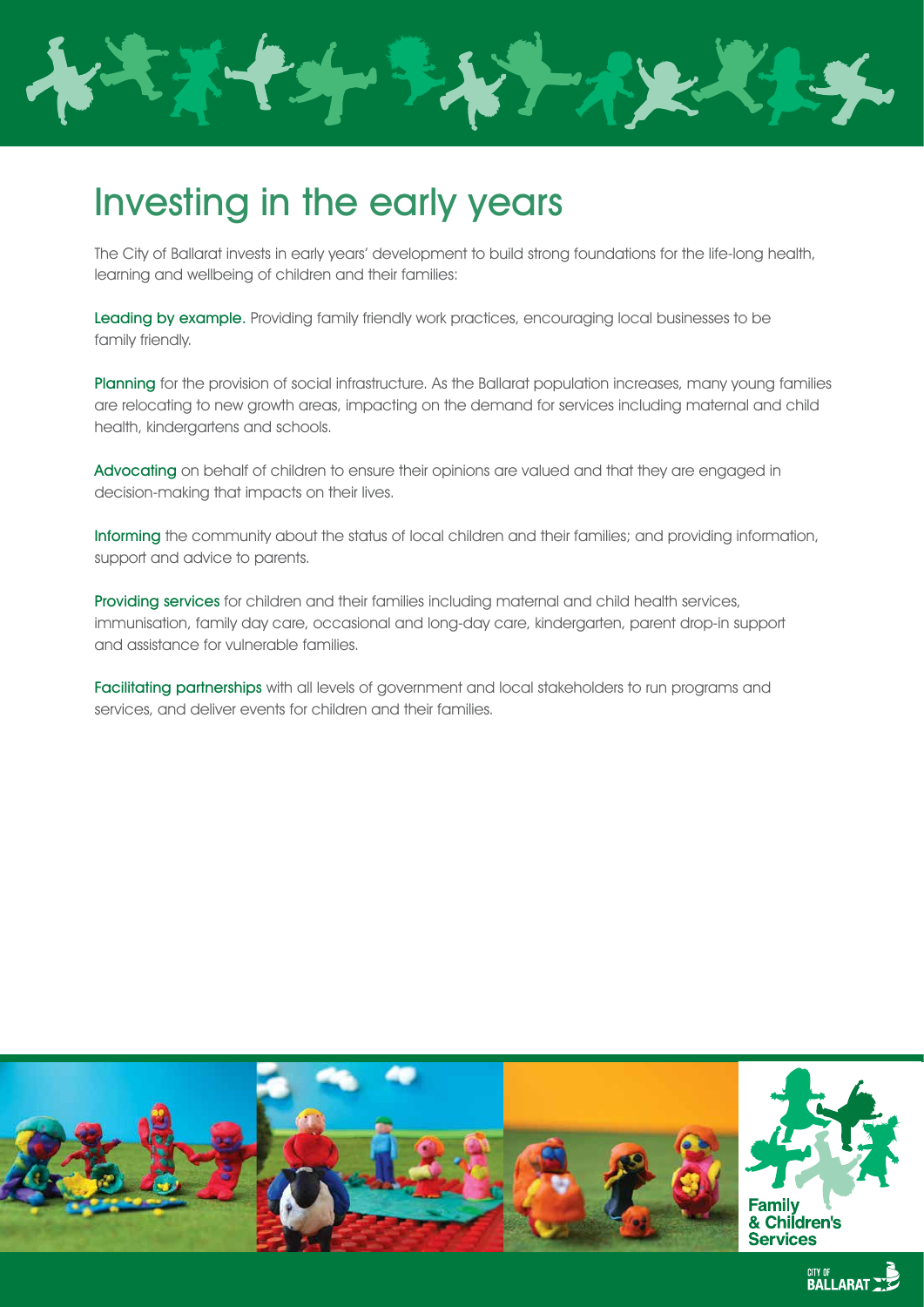

# Community Engagement and Consultation

# STAGE 1: Identifying early years priorities

| Subject                                                                                                                                                                                | Who was asked and how                                                                                                                                                                                                                                                   |
|----------------------------------------------------------------------------------------------------------------------------------------------------------------------------------------|-------------------------------------------------------------------------------------------------------------------------------------------------------------------------------------------------------------------------------------------------------------------------|
| What children think about Ballarat:<br>• If you had a friend visiting Ballarat where would you take them?<br>Why?<br>• If you could change one thing in Ballarat what would it be?     | Family and Children's Services staff worked with local schools,<br>kindergartens, playgroups, day-care centres, family and<br>children's services and other children's program co-ordinators.<br>More than 1,000 responses were received from children aged             |
|                                                                                                                                                                                        | 0 to 12 years.                                                                                                                                                                                                                                                          |
| Effectiveness of current service delivery:<br>• Appropriateness of information and services provided by<br>Maternal and Child Health Services<br>• Quality of Family Day Care services | Parents/carers attending Maternal and Child Health Centre were<br>asked to complete an online survey. More than 60 responses<br>were received.<br>Parents/carers using Family Day Care services were asked<br>to complete an online survey. More than 90 responses were |
|                                                                                                                                                                                        | received.                                                                                                                                                                                                                                                               |
| Success of the previous MEYP:<br>• What has been achieved?                                                                                                                             | Stakeholder online survey sent to all MEYP working group<br>participants.                                                                                                                                                                                               |
| • How successful was the partnership?                                                                                                                                                  |                                                                                                                                                                                                                                                                         |
| • What actions should be continued as part of the new Plan?                                                                                                                            |                                                                                                                                                                                                                                                                         |
| Identification of priorities:<br>• What are the priorities for the next four years (2015-2018)?                                                                                        | Data & Evidence working group identified key indicators to form<br>The State of Ballarat's Children 2015: The Snapshot Report.                                                                                                                                          |
|                                                                                                                                                                                        | Feedback from Family and Children's Services stakeholders<br>undertaken as part of the Health and Wellbeing Plan Forum to<br>inform the MEYP 2015-2018.                                                                                                                 |
|                                                                                                                                                                                        | Gap analysis of current service provision and support with key<br>family and children's service sector stakeholders.                                                                                                                                                    |
|                                                                                                                                                                                        | Workshop with City of Ballarat Family and Children's Services<br>leadership team and maternal and child health nurses.                                                                                                                                                  |
| Approval of the draft MEYP:                                                                                                                                                            |                                                                                                                                                                                                                                                                         |
| • Do the draft goals and strategic objectives accurately reflect<br>family and children's service priorities for the next four years?                                                  | Draft Municipal Early Years Plan 2015-2018 presented to the MEYP<br>Executive Partnership members for endorsement.                                                                                                                                                      |

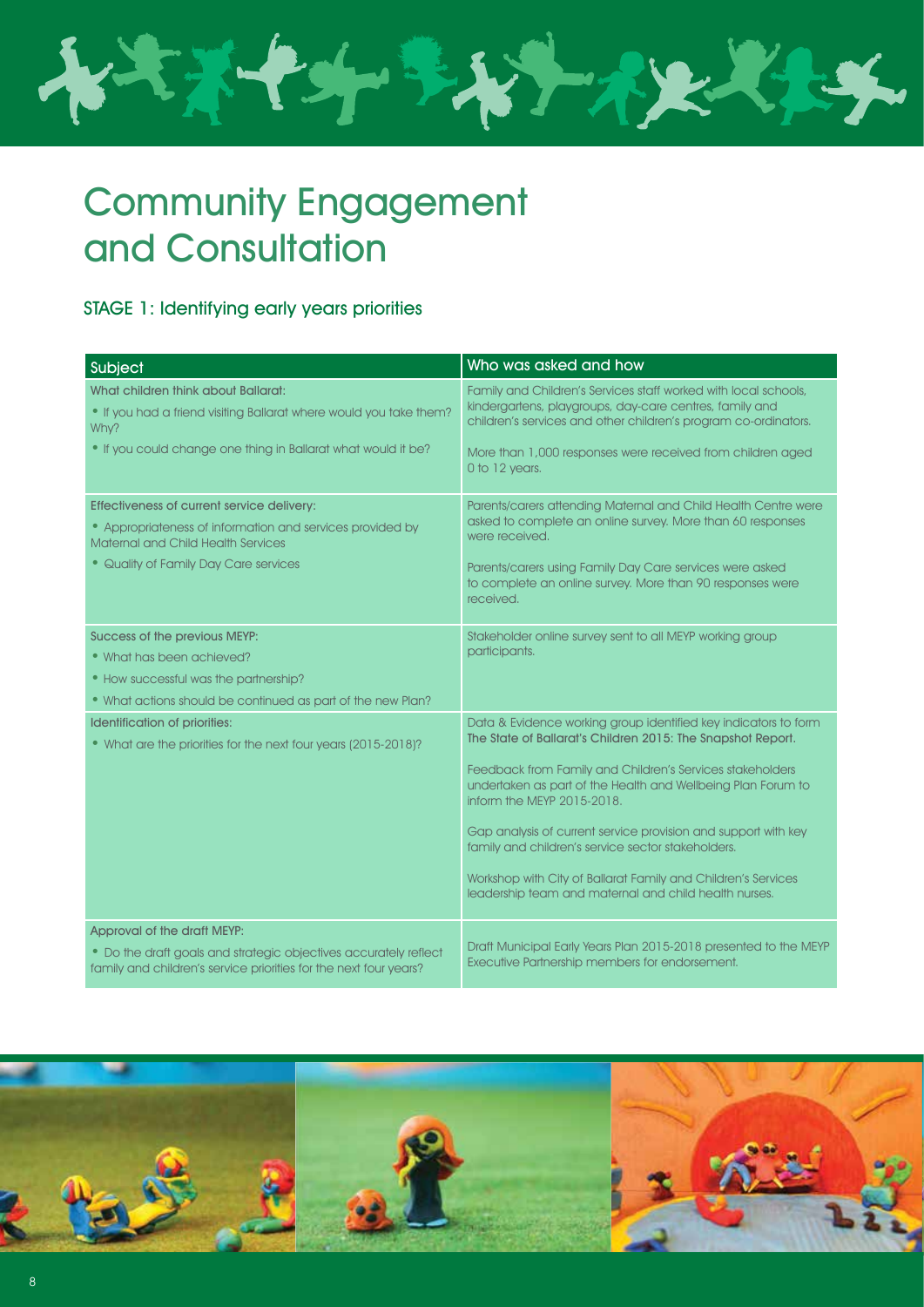

## STAGE 2: Developing an implementation plan

Following the finalisation of the goals and objectives of the Municipal Early Years Plan 2015-2018, the next stage involves the City of Ballarat's Family and Children's Services team working with internal departments and family and children's services stakeholders to lead the development of a Municipal Early Years Implementation Plan. Reviewed annually, this Plan will enable the City of Ballarat and partner organisations to put into practice programs and services to address the MEYP Strategic Planning Priorities.





**CITY OF BALLARAT NEW**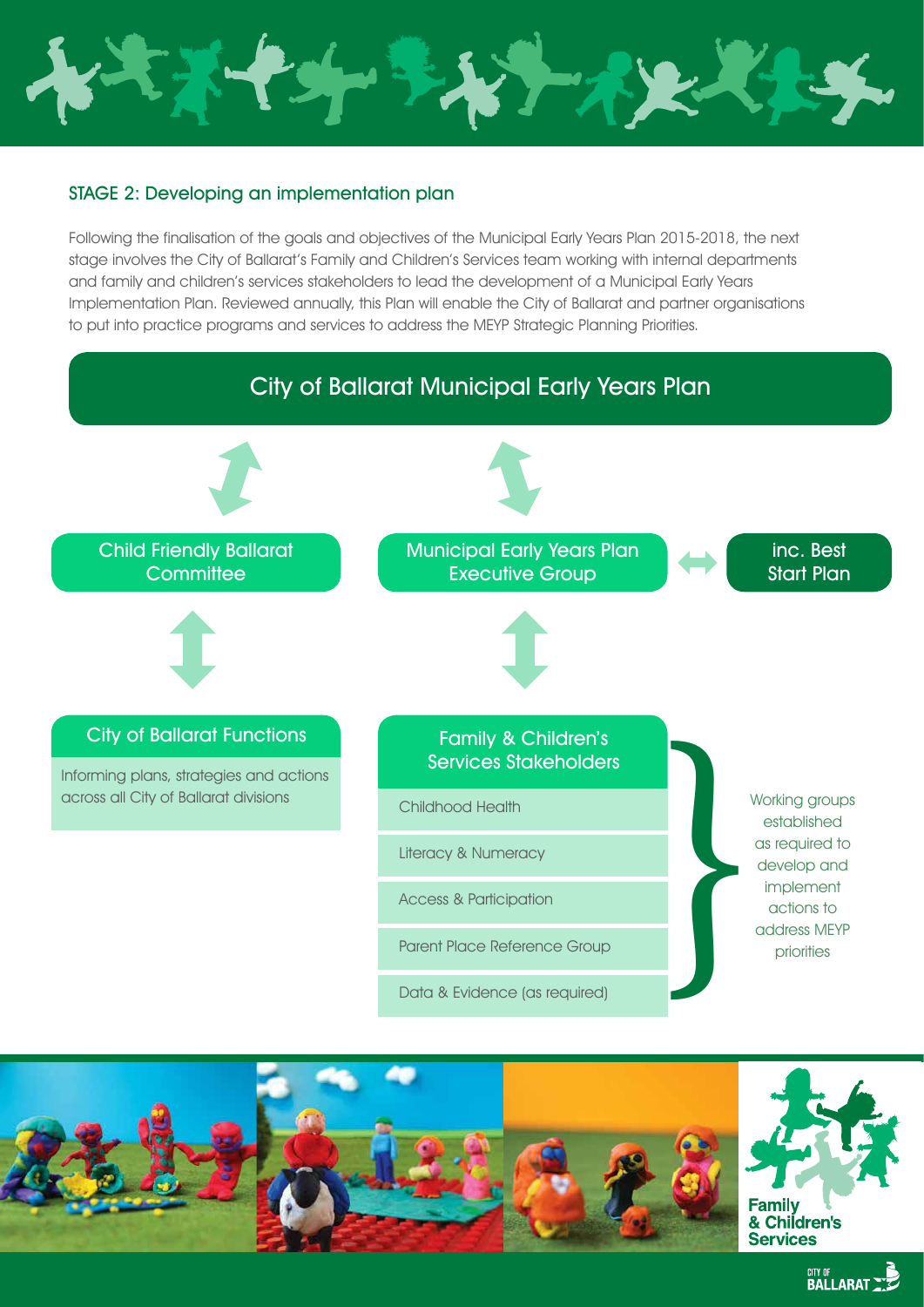

# MEYP 2015-2018 Strategic Plan

### 1. Healthy children, thriving families

Work in partnership to create a community where all families' physical, emotional and social wellbeing are cared for, enabling them to lead healthy, active lives.

#### [Best Start Key Objective: All children are healthy and develop well]

- 1.1 Implement evidence-based health promotion programs to educate families and encourage healthy lifestyles.
- 1.2 Increase opportunities for children to be physically active.
- 1.3 Provide high quality support services that are accessible to all children and their families.
- 1.4 Promote, advocate for, and implement initiatives that keep children and families safe from injury and harm.

### 2. Life-long learning

Work in partnership to create a community that provides learning and development opportunities for all children and their families.

[Best Start Key Objective: All children residing in Ballarat are confident learners]

- 2.1 Provide high quality educational opportunities that are accessible to all children and their families.
- 2.2 Promote the importance of education and embed opportunities for early years literacy and numeracy across services and programs.

# 3. Positive leadership for a Child Friendly City

Act as a role model for developing a city that actively engages in fulfilling the rights of every child and their family.

- 3.1 Ensure Council-led plans and policies assert the rights of every child and value children as equal citizens.
- 3.2 Develop buildings and open spaces with children in mind so they can actively be part of social and community life.
- 3.3 Implement and promote strategies that create family friendly workplaces.

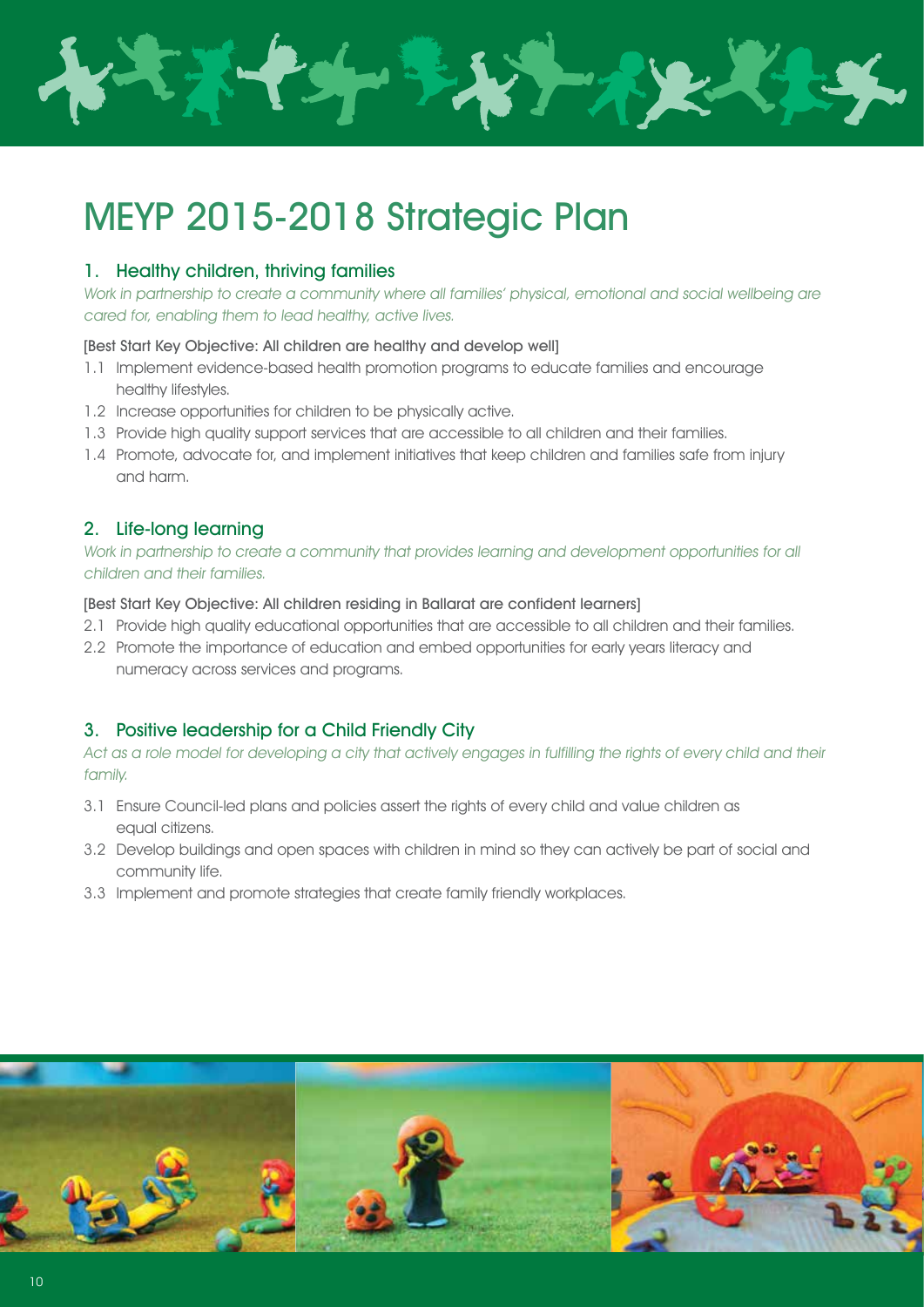

### 4. Information for and about families

Be a leader in the provision of relevant, high quality information to both assist families to access services and support, and improve planning and program delivery.

#### [Best Start Key Objective: To promote Ballarat as a Child and Family Friendly City]

- 4.1 Ensure that parenting advice and information about available services and support is provided to families in a form that is respectful, accessible, easily understood, relevant and timely.
- 4.2 Support the work of all family and children's service providers operating in our municipality via the collection, dissemination and interpretation of data about how children and families are faring now and in the future.

### 5. Planning for growth and change

Ensure the supply and quality of child and family facilities and services accommodates demand now and into the future.

- 5.1 Oversee the building, maintenance and management of City of Ballarat-owned facilities including maternal and child health, kindergarten and childcare centres.
- 5.2 Monitor, review and, where required, modify City of Ballarat service delivery to ensure accessibility for all families.
- 5.3 Advocate for community or private providers to fill service delivery gaps that cannot be met by City of Ballarat.

# Evaluation framework

The Municipal Early Years Plan 2015-2018 will be monitored and evaluated by collecting reliable and consistent data from a variety of sources contained in The State of Ballarat's Children 2015: The Snapshot Report. For example, consistently monitoring service and support participation rates; in particular, monitoring changes in behaviours that impact on the health and wellbeing of children, such as breastfeeding rates and incidence of tooth decay. Where possible, this data will be used to monitor movement of outcomes over the period of the MEYP.

In addition, the Vichealth Partnership Analysis Tool will monitor and maximise the effectiveness of the MEYP Executive Partnership and working groups established to implement MEYP actions.

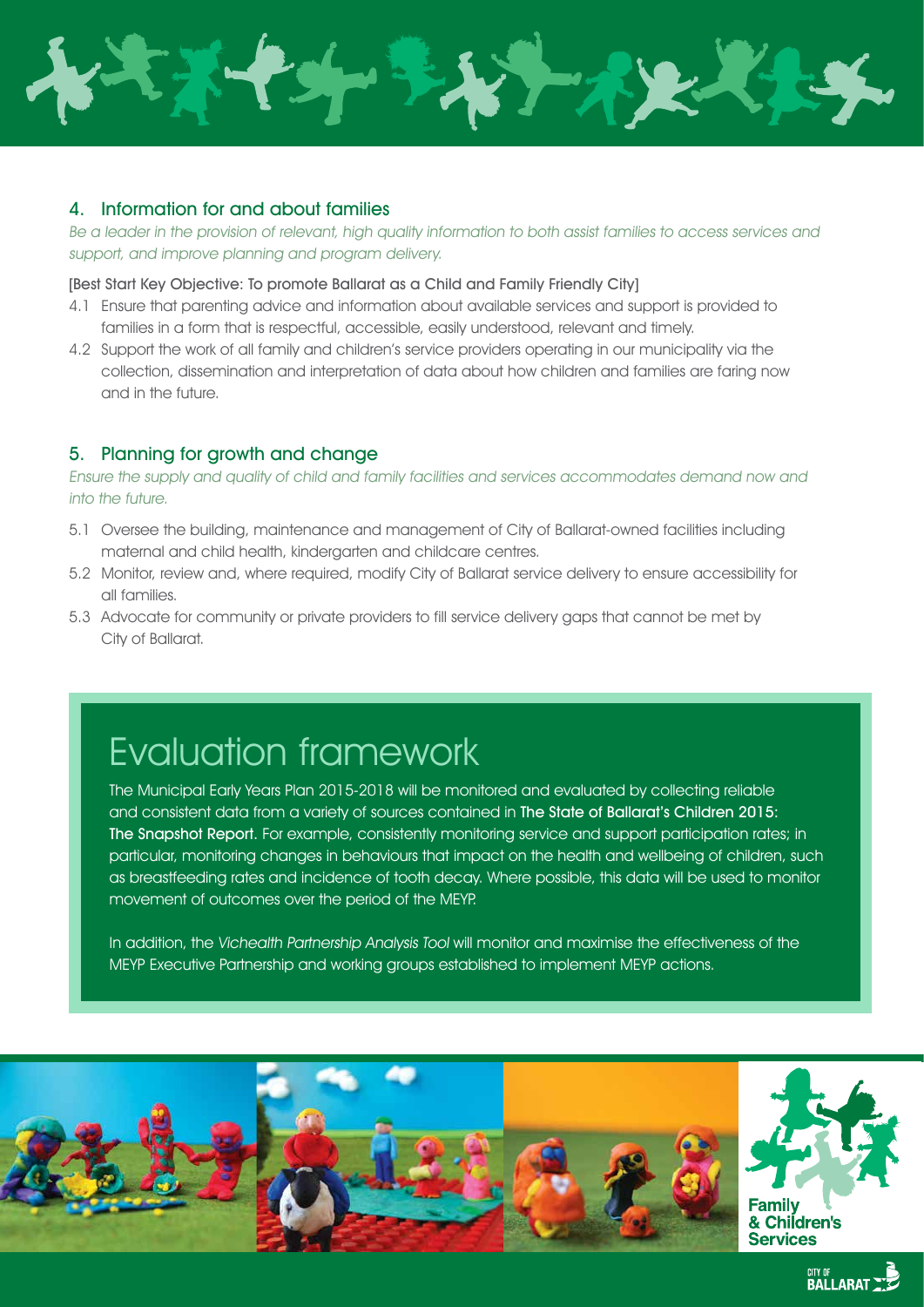

# Snapshot of our community

The health and wellbeing of children is significantly influenced by the services and support available to families, the neighbourhoods we live in and individual family circumstances. The City of Ballarat collects this important information from our community to identify our successes, and the areas in which we need to make improvements. This helps the City of Ballarat and local community organisations allocate the right resources to best support local children and their families, and to assess how this support makes a difference.

The State of Ballarat's Children 2015: The Snapshot Report uses the latest statistical evidence to inform Council, the City of Ballarat and local organisations about available resources to continue to grow as a Child Friendly City. For a full copy of The Snapshot Report, visit the City of Ballarat website: www.ballarat.vic.gov.au.

### About our families

- Our population is growing. In 2013, the population of the City of Ballarat was estimated at 97,983 including 16,476 children aged 12 years or younger. By 2031, Ballarat is forecast to grow to 142,000 people. The number of children aged 14 years and younger is predicted to increase to 27,976.
- Of our local households, 26% comprise couples with children and 12% are one-parent families.
- Of all babies born in the City of Ballarat municipality in 2012, 21% were born to mothers aged 14 to 24 years.
- Of all children in the municipality, 354 children aged 12 years or younger are Koorie, representing 2.25% of all children in the municipality in this age group.
- In couple or single parent families, 662 children aged 12 years and younger have both parents born overseas.

### Accessing services and support

The City of Ballarat has a very good participation rate for accessing services and support to help children become healthy and active community members.

- In the Grampians Region (which includes Ballarat) 93% of children were fully immunised at five years. This is among the highest rate of immunisation in Australia.
- Participation in maternal and child health assessments is strong. In particular, the rate of 3½-year-old assessments is significantly higher than the Victorian average (64%), with 72% of children from the City of Ballarat attending this visit.
- In 2012, 99% of eligible children in the City of Ballarat participated in four-year-old kindergarten.

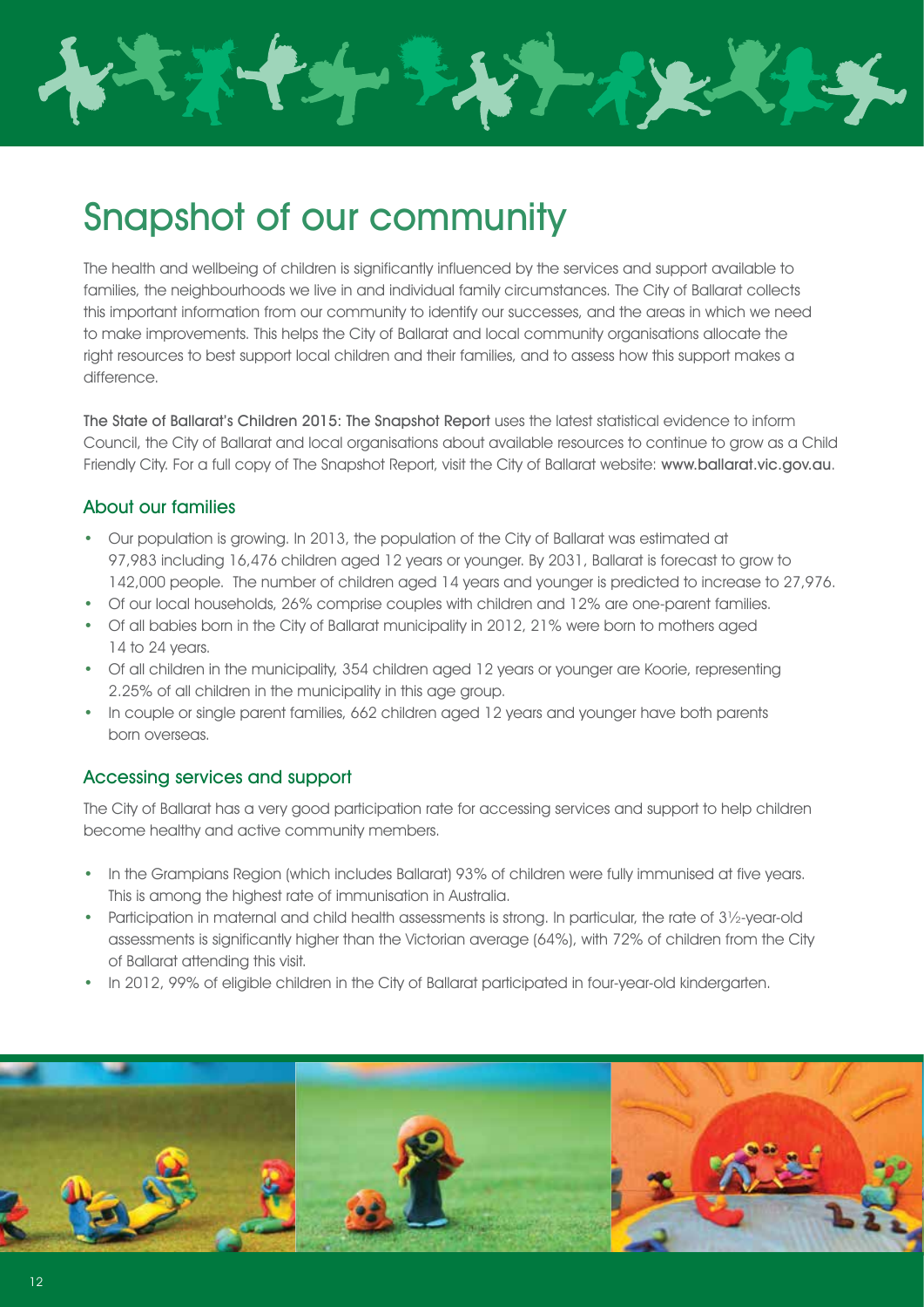

### Improving our health

A child's physical, social and emotional development has immediate and long-term impacts on their health and wellbeing. Areas of concern in the City of Ballarat include:

- Dental conditions are the most common cause of potentially preventable hospitalisation in Victorians aged 0 to 19 years. The predominant cause of dental hospital admissions in children is tooth decay. Between 2007/08 and 2011/12, the admission rate for dental conditions in children aged 0 to 4 years in Ballarat was 12.6 per 1,000 children, more than double the Victorian average of 4.9 per 1,000 children.
- Getting ready for school: In 2012, almost 20% of Ballarat children starting school were considered developmentally vulnerable (lowest 10% in the state) in at least one of five areas tested: physical health, social competence, emotional maturity, language skills and communication skills.

### Connected healthy communities

It is increasingly recognised that a person's health and wellbeing may be affected by where they live, and how connected they feel to their community.

- Overall, the number of Ballarat residents who feel connected to their community is slightly higher than the Australian average at 73%.
- 96% of people living in Ballarat reported they could definitely get help from friends, family or neighbours when they needed it, compared to 92.2% in the region.
- Living in a regional centre, Ballarat families generally live in clean neighbourhoods without high levels of traffic and good access to services, community spaces and recreation.

#### Not all children are safe and secure

- The rates of family violence in Ballarat are alarmingly high at 52% greater than the state average. In 2013/14, there were 1697 incidents of family violence reported in 12 months and charges were laid in almost 40% of cases.
- From 2008 to 2009, there were almost 400 child protection reports in Ballarat for children aged zero to eight years. This rate is about 40% higher than the Victorian average. Approximately 25% of these reports are 'substantiated,' which means that following investigation, the child was found to be abused, neglected or otherwise harmed.

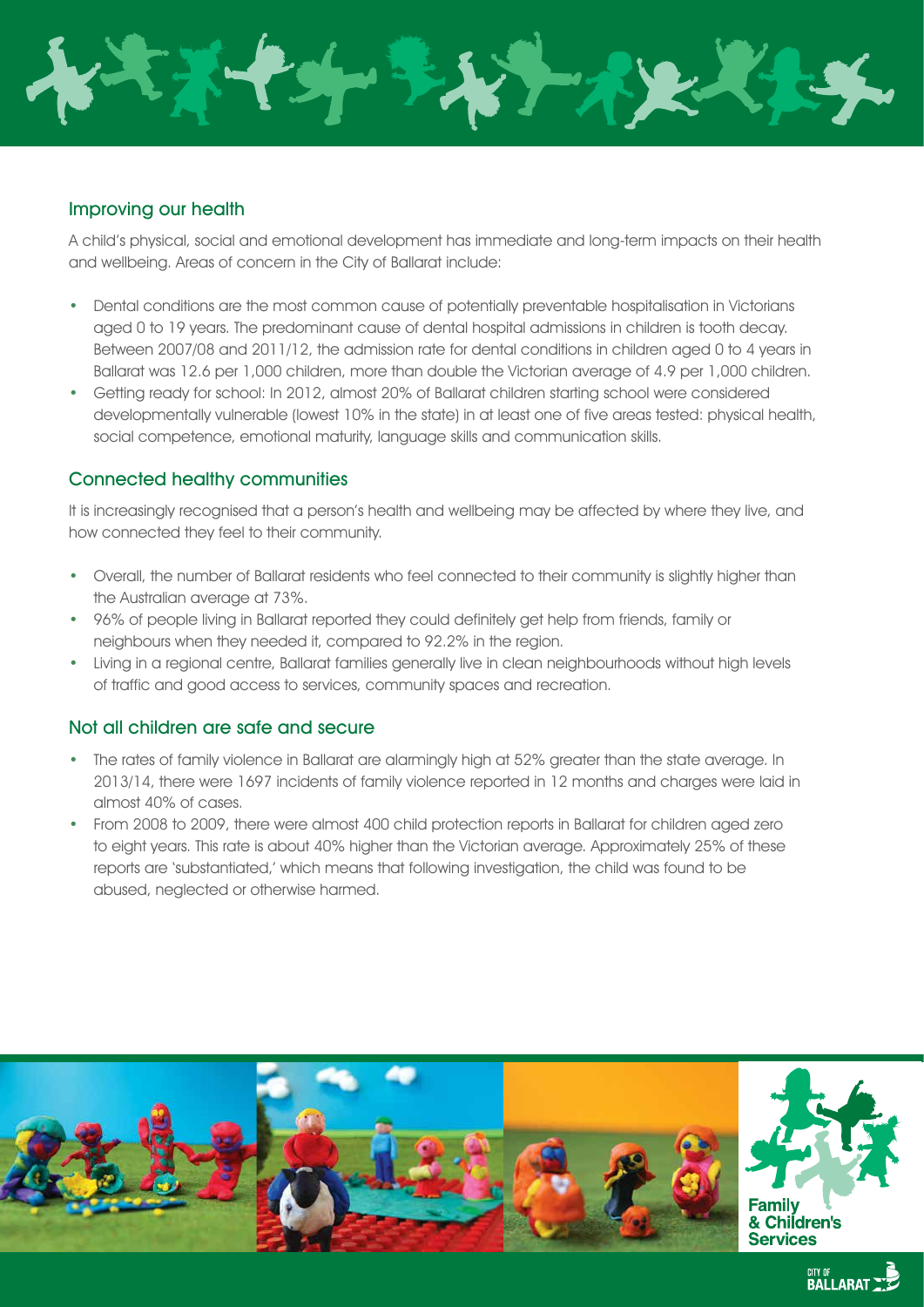

# Our partners

Since 2003, the City of Ballarat has worked with State Government, health service providers and community organisations to oversee the implementation of its Municipal Early Years Plan. Known as The Ballarat Municipal Early Years Executive Partnership, the group's vision is

# "to work in partnership to create lifelong benefits for all children, their families and community."

Current Executive partners are:

- Australian Catholic Education Office
- Ballarat and District Aboriginal Cooperative
- Ballarat Community Health Centre
- Ballarat Health Services
- Ballarat YMCA
- CAFS Ballarat
- Centacare Catholic Diocese of Ballarat Inc.
- Department of Education and Training
- Department of Health and Human Services
- Eureka Community Kindergarten Association (ECKA)
- UnitingCare Ballarat
- Women's Health Grampians

During the life of the previous Municipal Early Years Plan (2010 – 2013), the City of Ballarat worked with more than 20 organisations across 9 working groups to implement actions stemming from the Plan. As part of the new Plan, the City of Ballarat will continue to work closely with local stakeholders to implement the partnership's vision.

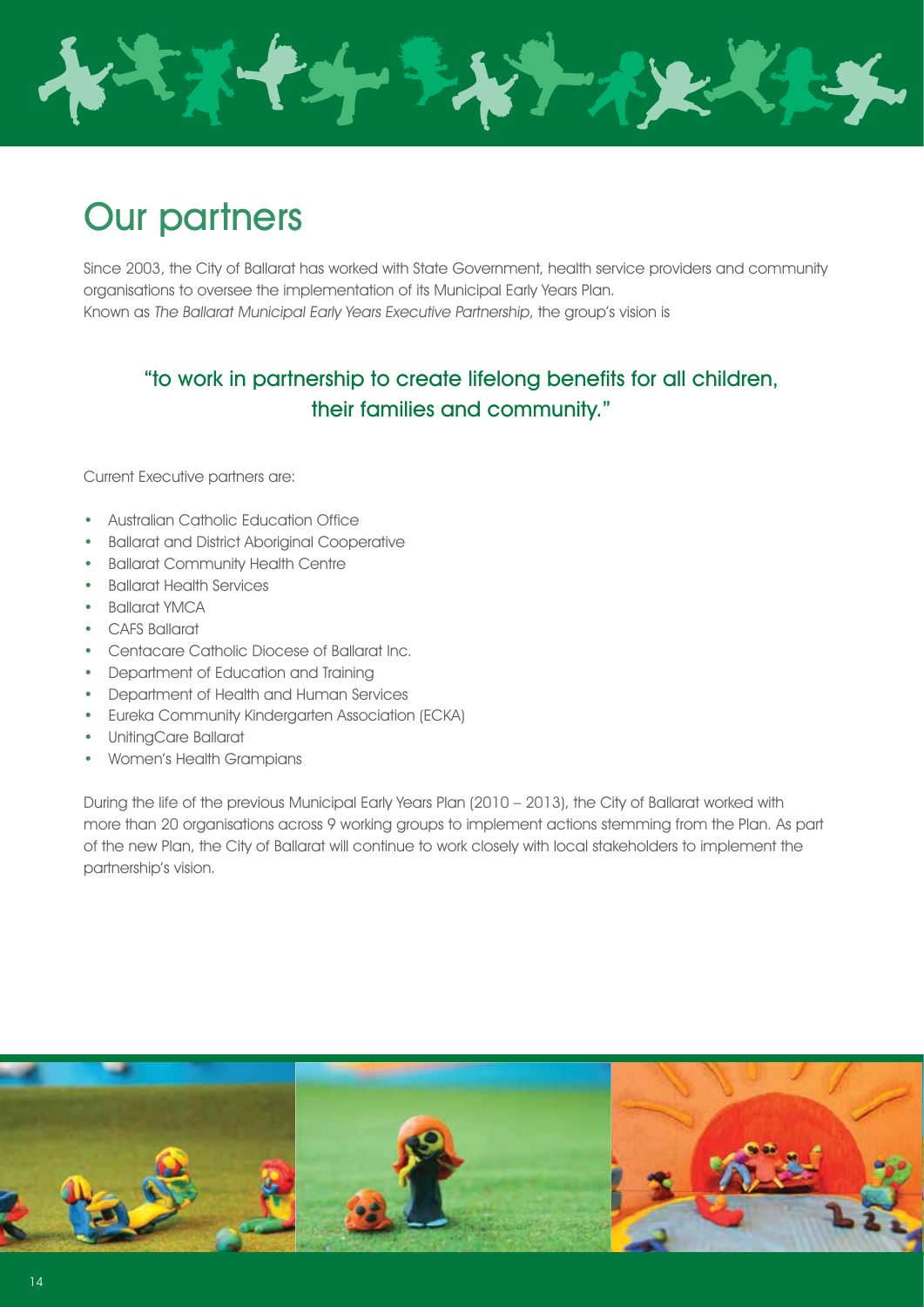

### Victorian Charter for Child Friendly Cities and Communities

In October 2013, the Victorian Charter for Child Friendly Cities and Communities was launched. The Charter encourages local governments, organisations and individuals to make a commitment to include children in planning and decision-making. On 27 November 2013, Ballarat City Council resolved to endorse, and become signatories of, the Charter.

Recognising the need for increased participation by children in decision-making forums and creating child friendly environments, we support the following principles:

- Freedom for children to experience environments that consider their needs.
- Respect and dignity for children to express their individual opinions, participate in, and contribute to, decisions about their communities and their wellbeing.
- Equitable access to supportive environments and services for children regardless of gender, ethnicity, religion or ability.

During the life of the MEYP 2015-2018, it is hoped many local organisations will learn about, and commit to, the Child Friendly City.

### The Child Friendly Ballarat Community **Advisory Committee**

The Child Friendly Ballarat Community Advisory Committee was established to promote Ballarat as a Child Friendly City. As ambassadors, the Committee provides advice to ensure that policies, plans, services and events consider the needs of all children and their families. Membership includes a Ballarat City Councillor, City of Ballarat staff and members of the community.